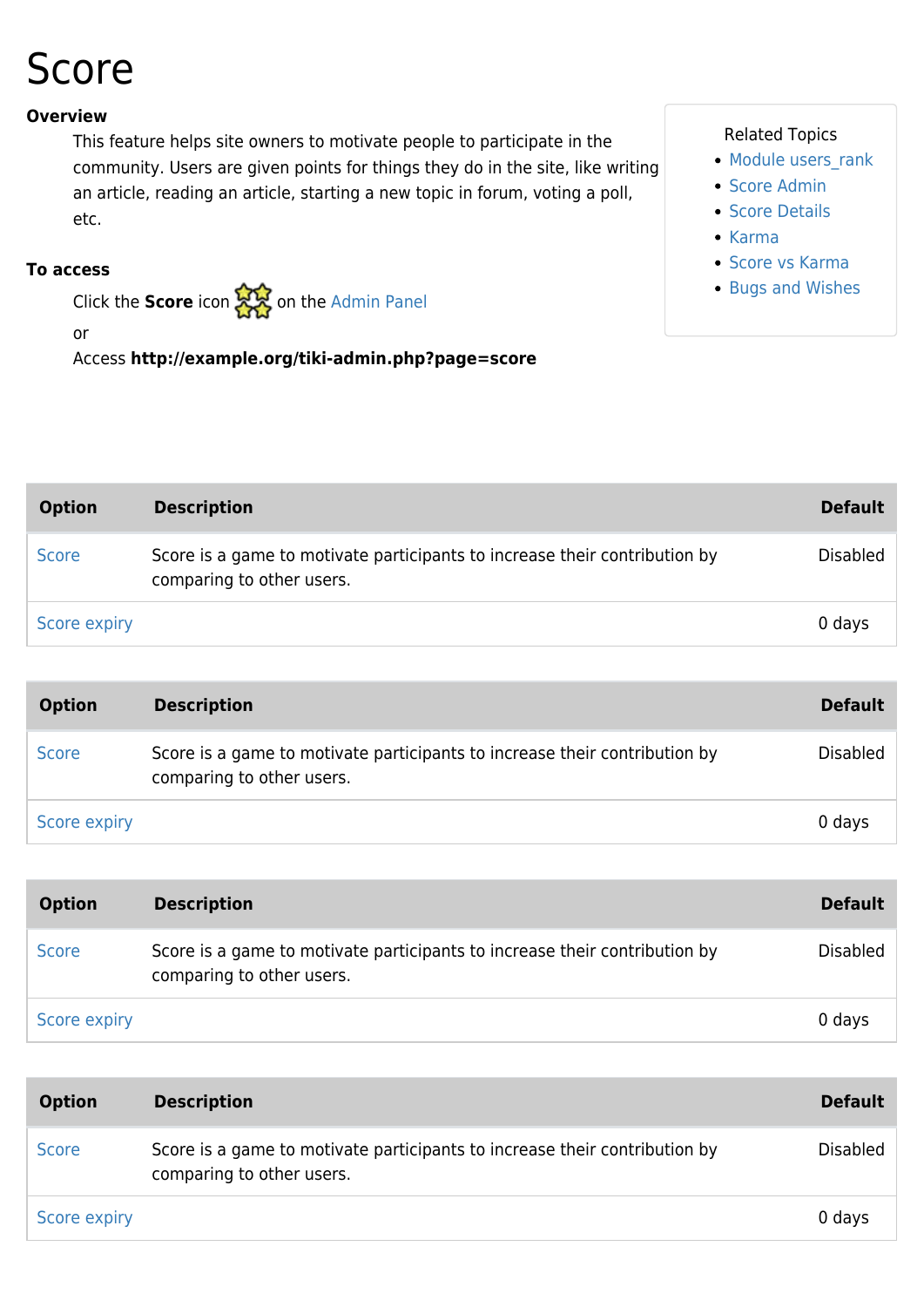| <b>Option</b> | <b>Description</b>                                                                                      | <b>Default</b> |
|---------------|---------------------------------------------------------------------------------------------------------|----------------|
| <b>Score</b>  | Score is a game to motivate participants to increase their contribution by<br>comparing to other users. | Disabled       |
| Score expiry  |                                                                                                         | 0 days         |

| <b>Option</b> | <b>Description</b>                                                                                      | <b>Default</b>  |
|---------------|---------------------------------------------------------------------------------------------------------|-----------------|
| <b>Score</b>  | Score is a game to motivate participants to increase their contribution by<br>comparing to other users. | <b>Disabled</b> |
| Score expiry  |                                                                                                         | 0 days          |

| <b>Option</b> | <b>Description</b>                                                                                      | <b>Default</b>  |
|---------------|---------------------------------------------------------------------------------------------------------|-----------------|
| <b>Score</b>  | Score is a game to motivate participants to increase their contribution by<br>comparing to other users. | <b>Disabled</b> |
| Score expiry  |                                                                                                         | 0 days          |

| <b>Option</b> | <b>Description</b>                                                                                      | <b>Default</b>  |
|---------------|---------------------------------------------------------------------------------------------------------|-----------------|
| <b>Score</b>  | Score is a game to motivate participants to increase their contribution by<br>comparing to other users. | <b>Disabled</b> |
| Score expiry  |                                                                                                         | 0 days          |

| <b>Option</b>                                                 | <b>Description</b>                                                                                      | <b>Default</b>  |
|---------------------------------------------------------------|---------------------------------------------------------------------------------------------------------|-----------------|
| <b>Score</b>                                                  | Score is a game to motivate participants to increase their<br>contribution by comparing to other users. | <b>Disabled</b> |
| Cause scores older than a certain<br>number of days to expire |                                                                                                         | <b>None</b>     |

| <b>Option</b> | <b>Description</b>                                                                                      | <b>Default</b>  |
|---------------|---------------------------------------------------------------------------------------------------------|-----------------|
| <b>Score</b>  | Score is a game to motivate participants to increase their<br>contribution by comparing to other users. | <b>Disabled</b> |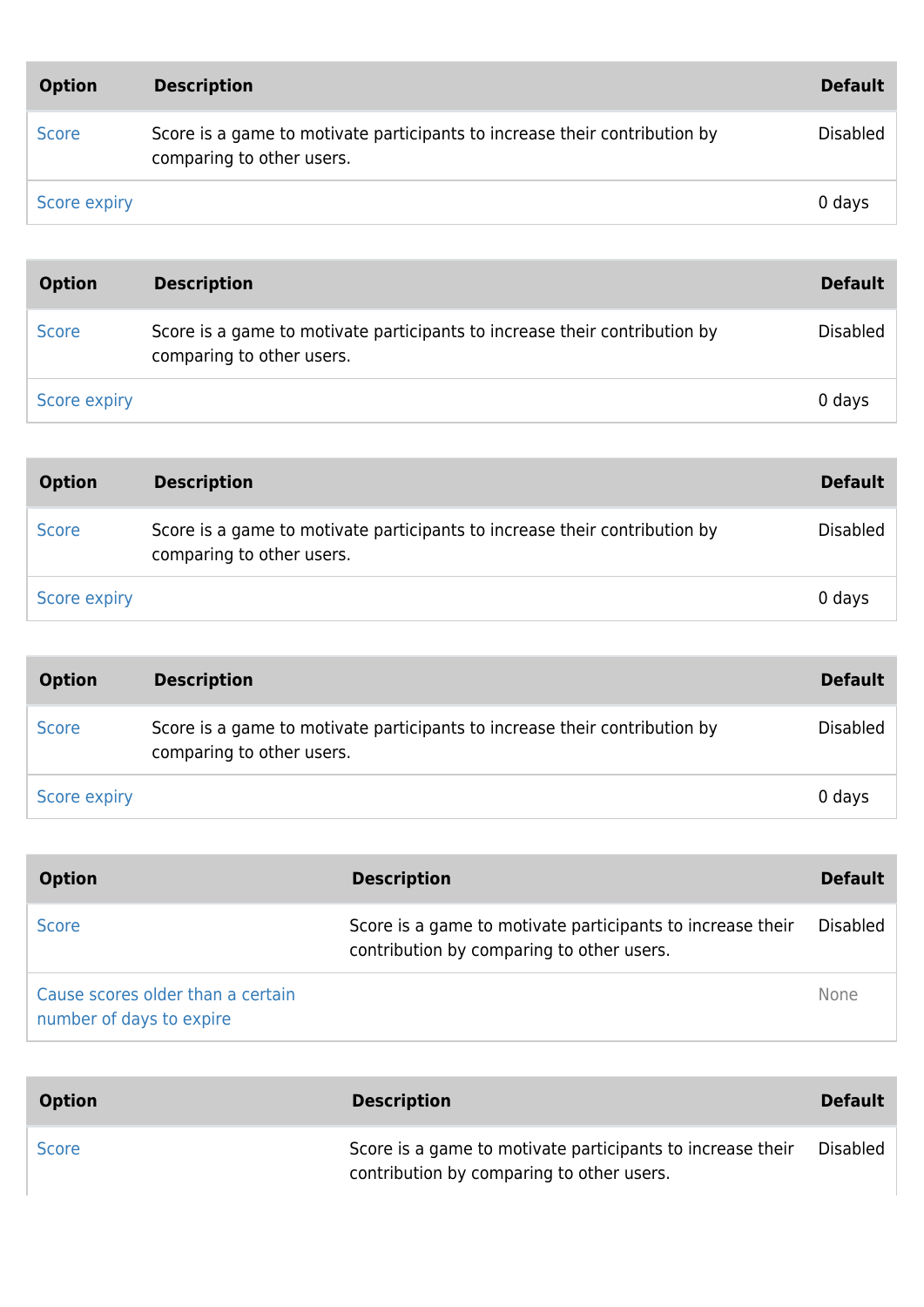| <b>Option</b> |  |
|---------------|--|

[Cause scores older than a certain](https://doc.tiki.org/Score) [number of days to expire](https://doc.tiki.org/Score)

| <b>Option</b>                           | <b>Description</b>                                                                                      | <b>Default</b>  |
|-----------------------------------------|---------------------------------------------------------------------------------------------------------|-----------------|
| <b>Score</b>                            | Score is a game to motivate participants to increase their<br>contribution by comparing to other users. | <b>Disabled</b> |
| Expire score older than certain<br>days |                                                                                                         | None            |

| <b>Option</b>                           | <b>Description</b>                                                                                      | <b>Default</b>  |
|-----------------------------------------|---------------------------------------------------------------------------------------------------------|-----------------|
| <b>Score</b>                            | Score is a game to motivate participants to increase their<br>contribution by comparing to other users. | <b>Disabled</b> |
| Expire score older than certain<br>days |                                                                                                         | <b>None</b>     |

| <b>Option</b>                           | <b>Description</b>                                                                                      | <b>Default</b>  |
|-----------------------------------------|---------------------------------------------------------------------------------------------------------|-----------------|
| <b>Score</b>                            | Score is a game to motivate participants to increase their<br>contribution by comparing to other users. | <b>Disabled</b> |
| Expire score older than certain<br>days |                                                                                                         | None            |

As of version 15.x, the points system was reworked. The main scoring events are still pre-configured for beginner users to be able to use, but the ability to add new scoring events was implemented as well for added flexibility.

Adding new scoring events is fairly straightforward, though you must have a pretty solid understanding of the Tiki events system to do most things.

To start tracking a new event and be able to get points from them, you must select them from the events dropdown and click the button "Add a Scoring Event".

This will give you a list of inputs to fill out to start tracking a particular event. A triggered event can result in multiple point assignments (rules).

None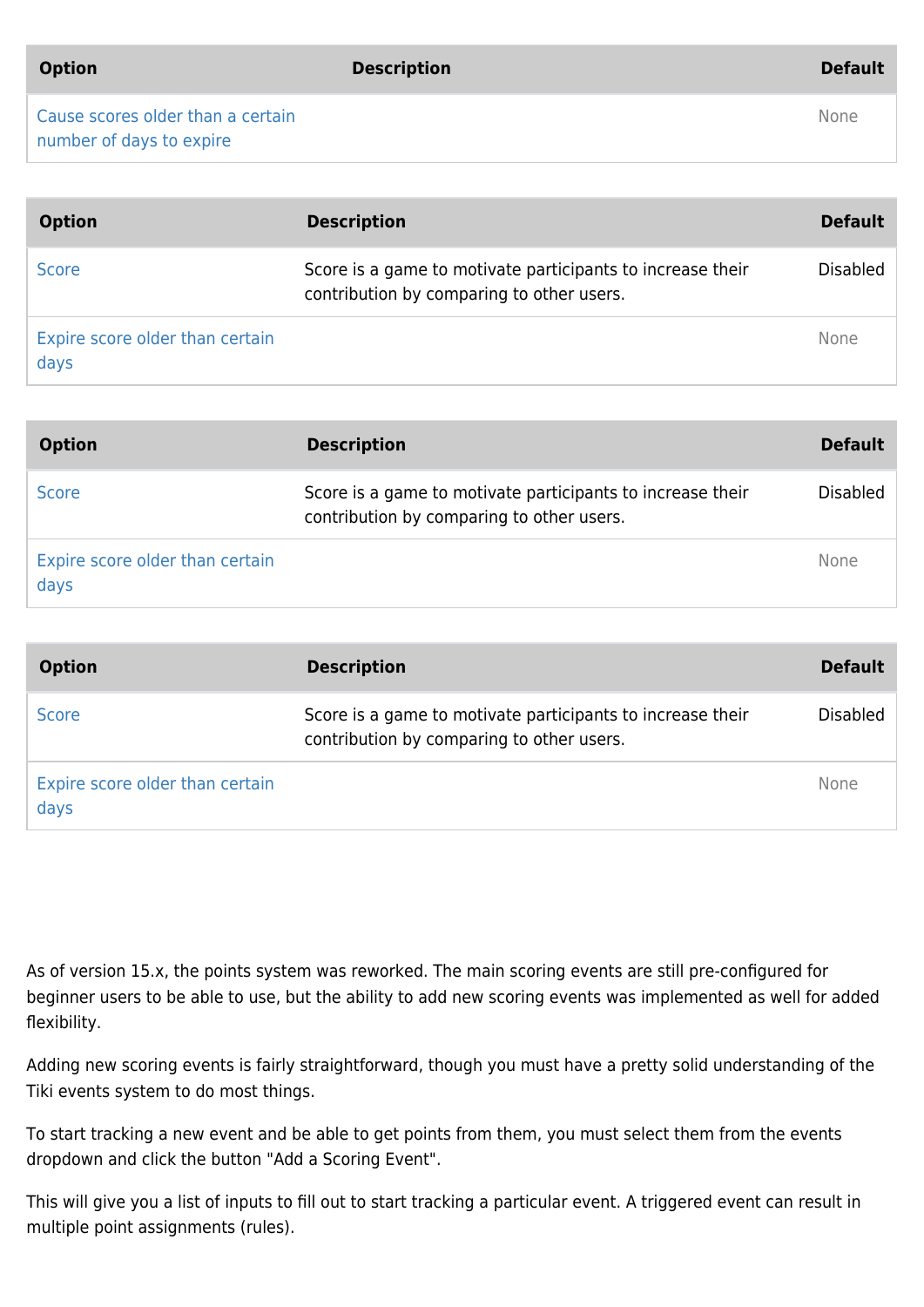The fields that must be filled out for each rule are the following:

| <b>Field</b>                              | <b>Description</b>                                                                                                                                                                                                                                                                                                                                                                                                                                                                                                                                                                                  |
|-------------------------------------------|-----------------------------------------------------------------------------------------------------------------------------------------------------------------------------------------------------------------------------------------------------------------------------------------------------------------------------------------------------------------------------------------------------------------------------------------------------------------------------------------------------------------------------------------------------------------------------------------------------|
| <b>Required Fields</b>                    |                                                                                                                                                                                                                                                                                                                                                                                                                                                                                                                                                                                                     |
| <b>Unique Rule Id</b>                     | A label or ID to help identify which event was triggered to get points. This is<br>helpful particularly in the retrieval of points. If you want to know for example,<br>how many points a particular user got for viewing a wiki page, you need an ID<br>to be able to differentiate between all rules.                                                                                                                                                                                                                                                                                             |
| <b>Points Recipient Type</b>              | This is the tiki object type of the point recipient. In the past, 'user' would be the<br>type that would be receiving the points, but this has been opened up to allow<br>the assigning of points to other things such as wiki pages, trackeritems, articles,<br>blogs, etc.<br>Advanced: This can also be dynamic by fetching a value using the Math/Ratings<br>language. For example, you could set the value to "(eval type)" and it would<br>dynamically fetch the type from the event                                                                                                          |
| <b>Points Recipient</b>                   | This is Object Id of the item/user receiving points. The value is taken from the<br>event being triggered. For example, "user" would be usedif you're trying to<br>retrieve the id of the user that triggered the event.<br>Advanced: This can also be dynamic by fetching a value using the Math/Ratings<br>language. For example, you could set the value to "(wikiCreator object)" and it<br>would dynamically fetch the creator of the wiki page for the object, assuming<br>the object was a wiki page. Functions are stored in<br>lib/core/Tiki/Functions/Formulas/ or lib/core/Math/Formulas |
| <b>Points</b>                             | This is the number of points that are assigned to each object                                                                                                                                                                                                                                                                                                                                                                                                                                                                                                                                       |
| <b>Advanced Fields</b>                    |                                                                                                                                                                                                                                                                                                                                                                                                                                                                                                                                                                                                     |
| <b>Valid Object Ids</b>                   | This is a comma-separated list of object ids for which the event is valid                                                                                                                                                                                                                                                                                                                                                                                                                                                                                                                           |
| <b>Min Time Between</b><br><b>Scoring</b> | This is the amount of time in seconds that a user must wait before again being<br>able to get points for this event                                                                                                                                                                                                                                                                                                                                                                                                                                                                                 |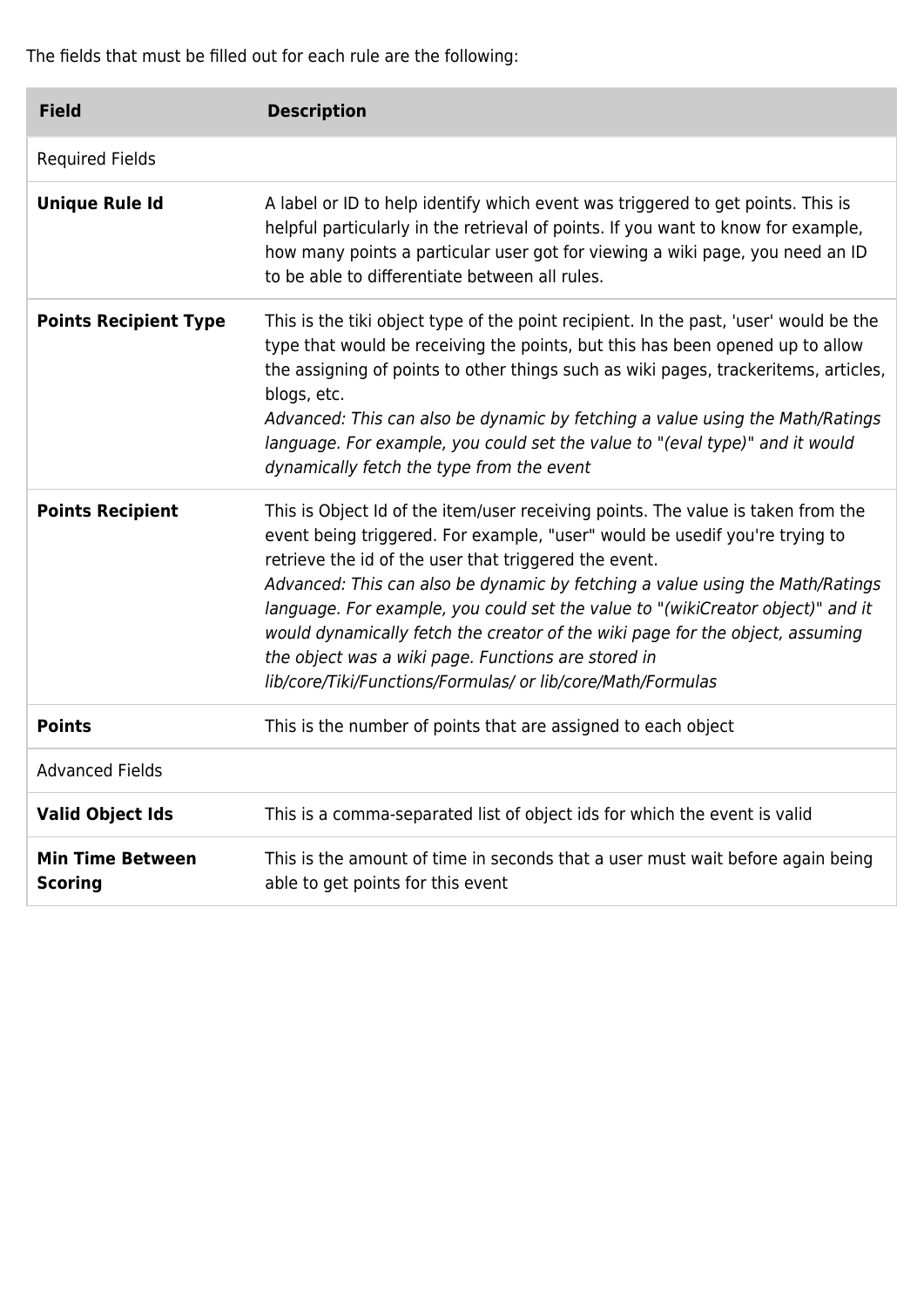| Settings                              |                |                     |
|---------------------------------------|----------------|---------------------|
|                                       | <b>Points</b>  | Expiration          |
| General                               |                |                     |
| Login                                 | 1              | $\ddot{\mathbf{0}}$ |
| See other users' profiles             | $\overline{2}$ | $\bf{0}$            |
| Have your profile seen                | ă              | $\mathbf{0}$        |
| <b>Make friends</b>                   | 10             | $\ddot{\mathbf{0}}$ |
| Receive message                       | $\overline{2}$ | $\bf{0}$            |
| Send message                          | $\overline{2}$ | $\overline{0}$      |
| <b>Articles</b>                       |                |                     |
| Read an article                       | $\overline{2}$ | $\bf{0}$            |
| Publish an article                    | 10             | $\bf{0}$            |
| Have your article read                | 6              | Ō                   |
| <b>File galleries</b>                 |                |                     |
| Create New File Gallery               | $\mathbf{1}$   | $\Omega$            |
| Upload new file to gallery            | 1              | $\bf{0}$            |
| Download other user's file            | 1              | $\bf{0}$            |
| Have your file downloaded             | ٠              | $\ddot{\mathbf{0}}$ |
| Image galleries                       |                |                     |
| Create a new image gallery            | 10             | $\Omega$            |
| Upload new image to gallery           | 6              | $\mathbf 0$         |
| See other users' galleries            | 4              | $\bf{0}$            |
| See other users' images               | $\overline{3}$ | O                   |
| Have your gallery seen by other users | $\overline{2}$ | $\bf{0}$            |
| Have your image seen                  | 1              | $\bf{0}$            |
| <b>Blogs</b>                          |                |                     |
| Create new blog                       | 10             | $\bf{0}$            |
| Post in a blog                        | 5              | $\bf{0}$            |
| Read other users' blogs               | $\overline{2}$ | Ŭ                   |
| Have your blog read                   | 3              | $\bf{0}$            |
| Wiki                                  |                |                     |
| Create a new wiki page                | 6              | $\bf{0}$            |
| Edit an existing page                 | 3              | $\overline{0}$      |
| Attach file                           | 1              | $\ddot{\mathbf{0}}$ |

Site Ads and Banner

| <b>Setting</b>  | <b>Description</b>                                                                                                                                                                                                      | <b>Default</b>         |
|-----------------|-------------------------------------------------------------------------------------------------------------------------------------------------------------------------------------------------------------------------|------------------------|
| <b>Settings</b> |                                                                                                                                                                                                                         |                        |
| Points:         | The number of points to be given for performing a specific<br>task, such as creating a wiki page or having your article<br>read                                                                                         | each<br>item<br>varies |
| Expiration:     | Is the number of seconds delay until the user can add to<br>their score by performing the same action. Zero $=$ that<br>item is always scored even if the user performs the<br>operation repeatedly                     | 0                      |
| Note:           | Scoring if enabled allows the user to receive points in the<br>following areas - Articles, File Galleries, Image Galleries,<br>Blogs, Wiki, plus some General items relating to profiles<br>and/or friends or messaging |                        |

#### **Note**

The remaining content needs to be moved to the Copyright section of the Tiki User or Administrator Guides and referenced back here